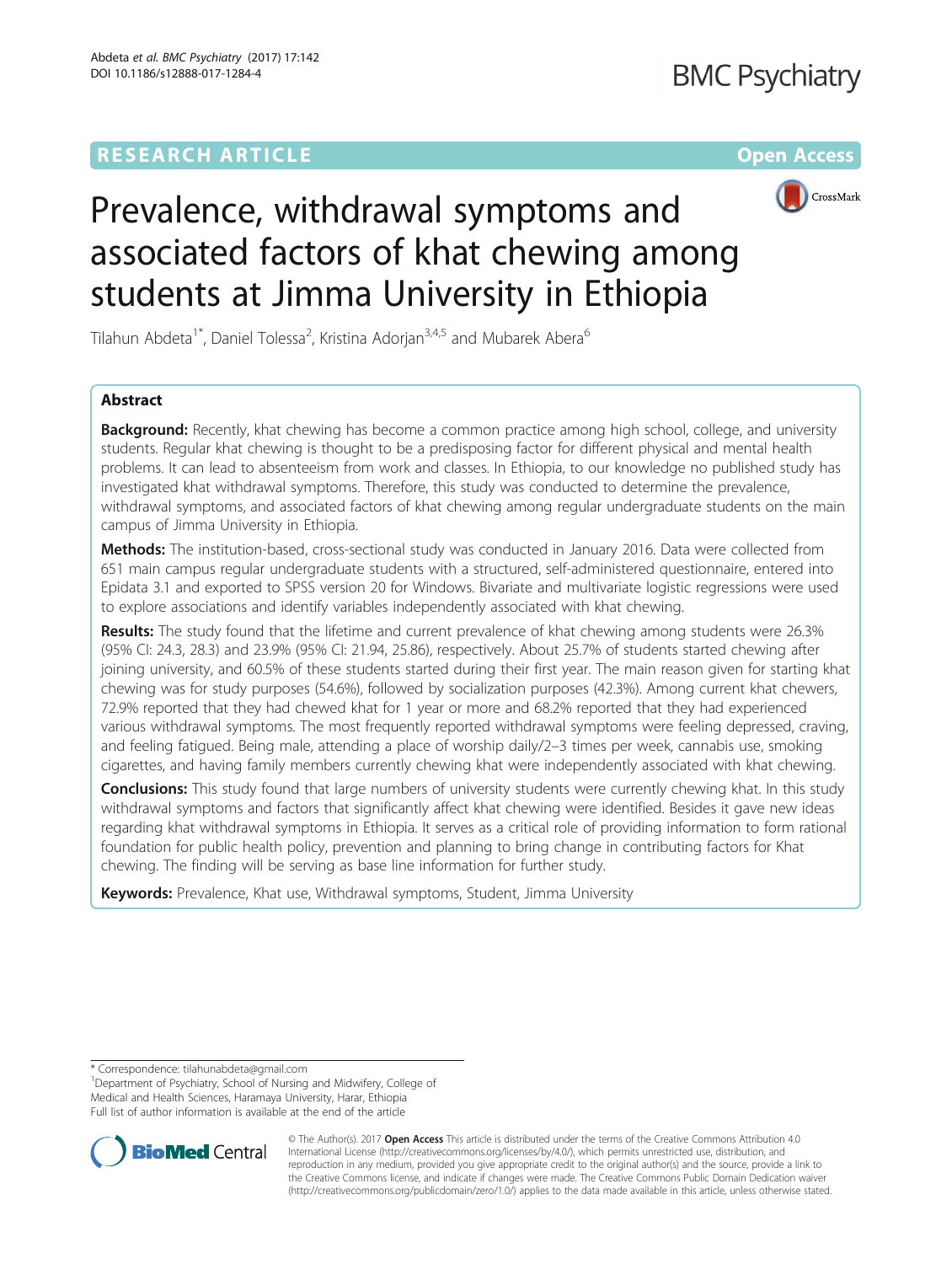# Background

Substance abuse, including khat chewing, is as old as the history of mankind. Khat (Catha edulis) is a large green shrub that grows at high altitudes (between 1500 and 2000 m above sea level) in the region extending from eastern to southern Africa and in the Arabian Peninsula [[1, 2\]](#page-10-0). The plant is known by different names in different countries: "chat" in Ethiopia, "qat" in Yemen, "mirra" in Kenya, and "qaadorjaad" in Somalia; however, "khat" is the name commonly used in the literature [\[3\]](#page-10-0).

The origin of khat is not clear, but it is generally agreed that khat is native to Ethiopia (Hararghe zone) and was first used there [\[4\]](#page-10-0). Fresh khat leaves contain more than 40 chemicals that vary depending on where it was grown, type variation, etc [\[5](#page-10-0)]. However, most of the stimulant effect of khat is thought to come from the chemicals cathinone, cathine, and norephedrine, all of which stimulate the central nervous system in a similar way to amphetamine. Cathinone has been reported to be 7–10 times more potent than cathine [[6, 7\]](#page-10-0). Cathinone plasma levels peak 1.5–3.5 h after khat chewing [\[8](#page-10-0)].

Recently, khat chewing has become a common practice among high school, college, and university students for recreational purposes and because they believe that it increases their academic performance [\[9](#page-10-0), [10](#page-10-0)]. The World Health Organization (WHO) has classified khat as a drug of abuse that can produce mild to moderate psychological dependence [\[11](#page-10-0)–[14\]](#page-10-0). According to the WHO, chronic khat use can result in a variety of physical illnesses, including urinary retention, impotence, oral cancer, dental caries, chronic gastritis, hemorrhoids, paralytic ileus, liver cirrhosis, hypertension, and blurred vision. Besides, it can cause psychotic and suicidal depressive reactions, mania and have effects on the central nervous system, e.g. dizziness, impaired cognitive functioning, fine tremor, insomnia, and headaches. Khat chewers have a significantly higher mortality rate due to chronic illnesses such as heart disease and stroke than non-khat chewers, and khat chewing among youths can increase the risk of contracting human immunodeficiency virus (HIV) and other sexually transmitted diseases [\[15](#page-10-0)–[22\]](#page-10-0).

Khat chewers spend long hours chewing and then recovering from chewing, which can lead to a loss of work hours and absenteeism from work and classes and potentially result in a decrease in overall national economic productivity and poor academic performance among students [[23](#page-10-0)–[26](#page-10-0)].

The available literature is inconsistent regarding the presence or absence of khat withdrawal symptoms. One study on the pharmacological and medical aspects of khat and its social use in Yemen found that when chronic khat chewers stop chewing, they develop withdrawal symptoms such as feeling hot in their legs, nightmares, mild depression, slight tremor, lethargy, a desire to chew khat, and so on [\[27](#page-10-0)]. However, another study on substance abuse in outpatients attending rural and urban health centers in Kenya found no signs of khat dependency or withdrawal symptoms [[28\]](#page-10-0). No research is available on the prevalence, withdrawal symptoms, and associated factors of khat chewing in our study area, and we found no study on khat withdrawal symptoms in other regions of Ethiopia. Therefore, the objective of this study was to determine the prevalence, withdrawal symptoms, and associated factors of khat chewing among regular undergraduate students of the main campus at Jimma University, Ethiopia, to provide additional information on the prevalence of khat chewing and khat withdrawal symptoms.

# Methods

### Study area and period

This study was conducted in January 2016 among 651 regular undergraduate students of the main campus at Jimma University, Ethiopia. Jimma University is located in Oromia regional state, 352 km from Addis Ababa, in the southwest of the country and is one of the public higher education institutions in Ethiopia. The university currently has four campuses: (I) Main Campus; (II) College of Agriculture and Veterinary Medicine; (III) Kitofurdisa campus (Institute of Technology/IOT); and (IV) Business and Economics College. Our study was conducted at the Main Campus, which has three colleges (College of Health Sciences, College of Natural Science, and College of Social Science and Law). The reason why we chose main campus is; it has relatively many students of different colleges and many departments under each college. But the rest campuses have very specific colleges which could affect our results especially the prevalence of chewing khat. The main campus has a total of 6304 regular undergraduate students, 4599 of whom are male and 1705 female.

# Study design

Institution based cross-sectional study design was facilitated.

# Source population

All regular undergraduate students registered for the 2016 academic year in main campus, Jimma University were considered as source population.

# Study population

All selected regular undergraduate students registered for 2016 academic year in main campus, Jimma University were considered as a study population.

# Inclusion criteria

All regular undergraduate students registered from 1st to 6th year and attending their education during the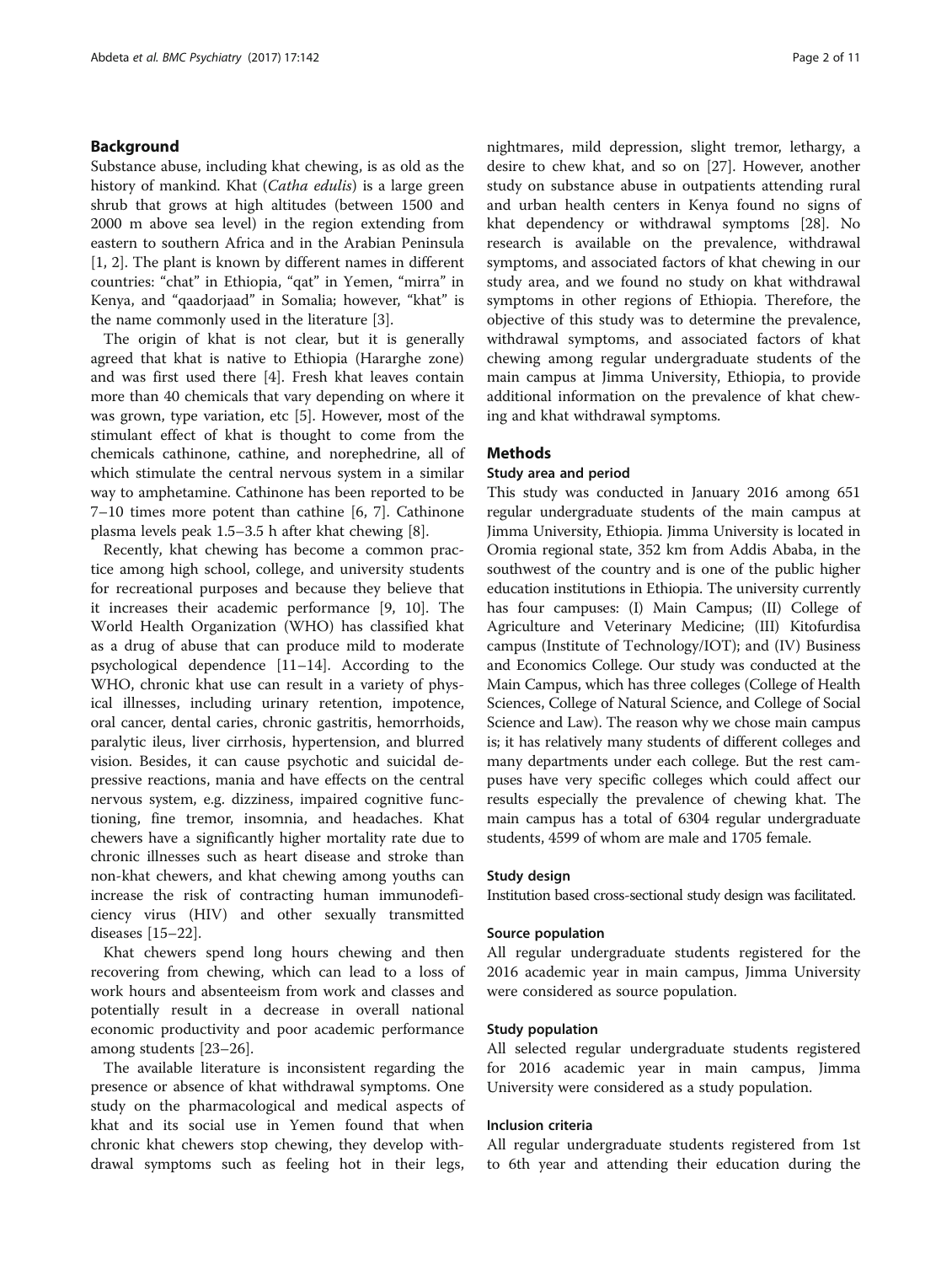study period in main campus, Jimma University were included in the study.

#### Sample size determination

From the results of a previous study done on the subject matter among Ethiopian university students we took population proportion 27.9% [[29\]](#page-10-0). Using the formula for the sample size of single population proportion:

$$
ni = \frac{\left( \frac{za}{2} \right)^2 p(1-p)}{d^2}
$$

Where

ni = initial sample size

 $a =$  confidence interval (95%)

p = proportion of Khat chewing: 27.9%,

 $d =$  is the margin of sampling error tolerated (5%)

ni = 
$$
\frac{(1.92)^2 \cdot 0.279(1 - 0.279)}{(0.05)2} = \frac{3.8416 \times 0.279 \times 0.721}{0.0025} = 310
$$

Since the total number of regular students in the main campus is 6304 which is less than 10,000, Using finite population correction formula the final sample size was;

 $n_f = \frac{ni}{1 + (ni/N)}$ 

where,

nf = final sample size

ni = initial sample size calculated above (310)

 $N =$  total number of undergraduate regular students.

$$
\mathrm{n_{f}}=\frac{310}{1+(310/6304)}=296
$$

Since we had employed a multistage sampling technique we multiplied the sample size by two in order to correct bias that was introduced in the sampling design. Therefore, the final sample size became  $296 \times 2 = 592$ . Again this is a self-administered study as a result we considered a 10% non-response rate. So, by adding 10% non-response rate, the final sample size was 651.

# Sampling procedure

The study was conducted using a multistage sampling technique. First stage was formed using colleges and two out of three colleges were selected to increase the representativeness through lottery method. In the second stage again 10 departments in the selected colleges were proportionally allocated. Sample size for each department and year of study was allocated according to proportion to the number of students in the specific department and year of study by using the following proportional allocation formula, and each respondent was selected by a simple random sampling technique (see Fig. [1\)](#page-3-0).

Proportional allocation formula:  $n_x = \frac{n.Nx}{NT}$ .

Where:

 $nx = sample from department x$ 

 $Nx = total number of student in department x$ 

NT = total number of students in the selected collages and

n = total sample size

# Study variables Dependent variables

History of current khat chewing

#### Independent variables

➢ Socio-demographic factors

Age, Sex, Marital status, Ethnicity, Religion, Frequency of attending a place of worship, Monthly pocket money, Residence before, Current and previous Living condition, Family's main source of income, Families chewing habit.

 $\geq$  Substance use other than khat use

Alcohol use, Cigarette smoking, Cannabis use, Shisha and other substances use.

 $\geq$  School related factors

Cumulative grade point, colleges, Year of study.

#### Data collection procedures

A self-administered, structured questionnaire adapted from the literature was used. The questionnaire had three parts: (I) socio-demographic information; (II) khat chewing habits and substance use other than khat; and (III) checklist to assess khat withdrawal symptoms. The questionnaire was translated into both Amharic and Afan Oromo, languages that most students could understand. Both versions were then back-translated into English by an independent translator. Finally, the questionnaire was administered in both Amharic and Afan Oromo. Six supervisors (three clinical nurses [BSc] and three psychiatric nurses [BSc]) and the principal investigator closely supervised the overall data collection. Data collectors were nine psychiatric nurses (four MSc and five BSc), and one BSc clinical nurse.

# Data quality management

The questionnaire was pre-tested by data collectors on 33 students from the campus of College of Agriculture and Veterinary Medicine 1 week before the start of data collection for the main study. Data collectors and Supervisors were given 1 day of training. Collected data were checked for completeness, coded, entered into Epidata 3.1 and then exported to SPSS version 20 for Windows for statistical analysis.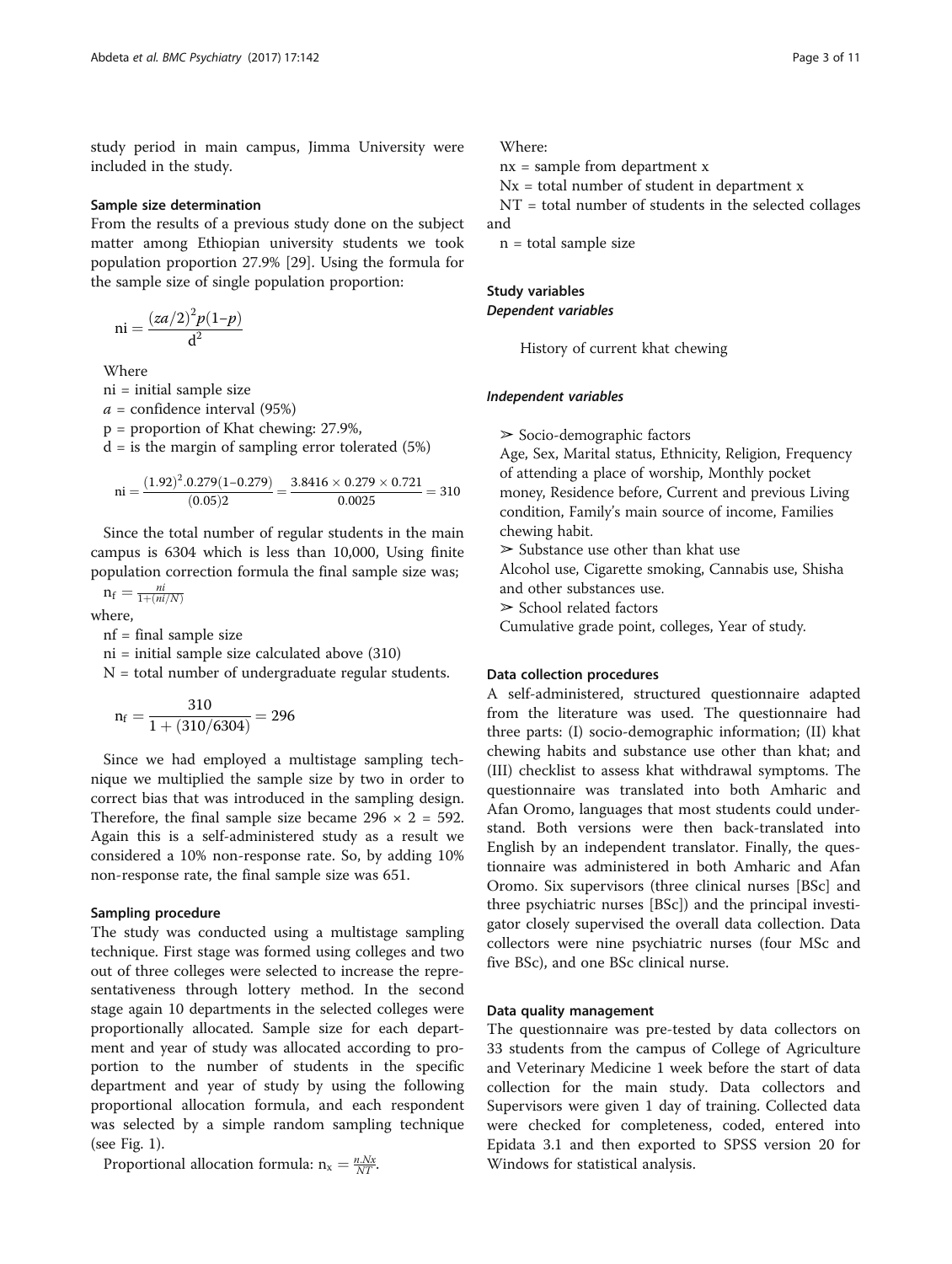<span id="page-3-0"></span>

#### Data processing, analysis and interpretation

After all necessary data obtained, data were checked manually for completeness and questionnaires with incomplete data were excluded. Data were edited, coded and entered in to Epidata version3.1 then exported and analyzed by SPSS version 20 for windows. Descriptive statistics such as measures of central tendency, standard deviations, and frequencies including cross tabulation were used to summarize data. Bivariate and multivariate logistic regressions were used to explore the presence of associations and identify independent predictors of khat chewing. Variables with a  $p$ -value <0.25 in the bivariate analysis were entered into multivariate logistic regressions in order to control for potential confounders and calculate adjusted odds ratios with a 95% confidence interval (95% CI). Variables with  $p < 0.05$  in the multivariate logistic regressions were considered as significantly associated with khat chewing.

# Ethical consideration

The study was approved by the ethical review board of the College of Health Sciences, Jimma University. Immediately before the questionnaire was distributed, written informed consent was obtained from the study participants after they had been given a clear explanation of

the study objectives. The collected data were kept confidential. The participants were informed about their right to refuse to participate and to ask anything about the study. The names of the study participants were not written in order to keep their privacy. Beside the study was conducted using self administered questionnaire which ensures participants' privacy and encourages them to give their ideas freely. Since the study was conducted by self administered questionnaire and due to privacy issue we could not find individuals with problem (khat chewing). However since the prevalence of current khat chewing in this study was relatively high; we had given mass-education for all under graduate students of main campus with suggesting the availability of help/treatment at psychiatry clinic of Jimma University specialized hospital and Students with the problem can be evaluated and get appropriate treatment in the hospital.

### Operational definitions

Lifetime prevalence of khat chewing: Defined as the proportion of students who had ever used khat at least once in their lifetime [[30\]](#page-10-0).

Current prevalence of khat chewing: Defined as the proportion of students who used khat at least once during the last 1 month preceding the study [\[31\]](#page-10-0).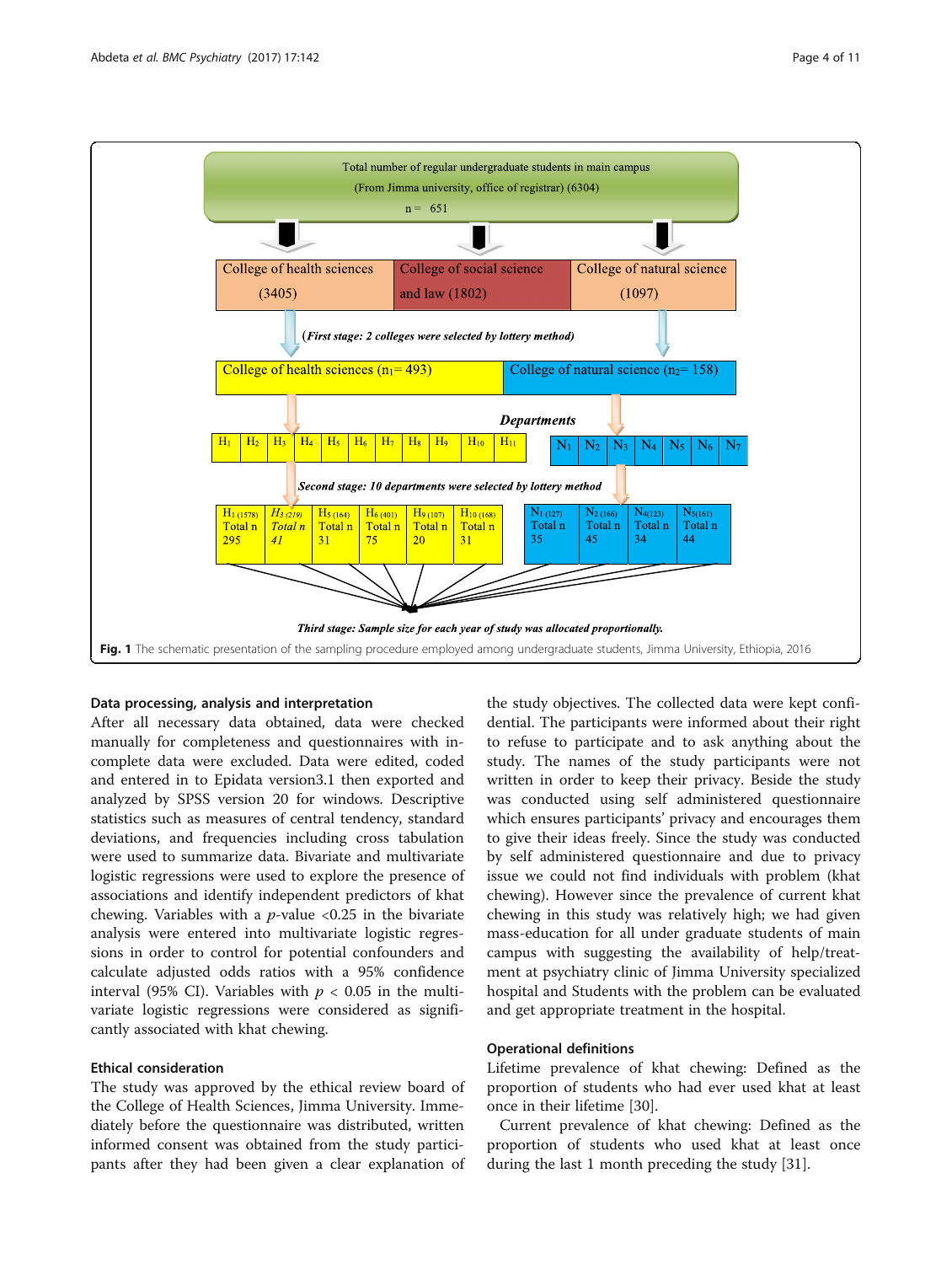Khat withdrawal symptoms: The usually unpleasant set of physical or psychological symptoms experienced due to the cessation of (or reduction in) khat use during the last 1 month preceding the study [\[32](#page-10-0)].

Craving: Feeling desire to chew khat again and again [\[32\]](#page-10-0).

# Results

#### Socio-demographic characteristics of respondents

Of 651 students provided with self-administered questionnaires, 619 completed and returned them (response rate: 95.1%); 75.0% of the respondents were males and 25.0% females. The mean (SD) age of participants was 21.89 (2.30) years and the majority (97.1%) were single. Large proportions (39.7%) of the respondents were Orthodox Christians, followed by Muslims (29.6%). The majority of respondents (62.2%) were of Oromo ethnicity, followed by Amhara (20.5%). Most respondents (61.7%) were originally from an urban area, had previously been living with their family (94.0%) and were currently living in a dormitory (93.5%). The main source of income of the respondents' families was agriculture (40.7%), followed by employment in governmental institutions (29.1%). Large proportion of the students (91.1%) received some monthly pocket money. The 77.9% of the students were from Health Sciences College, and students in the first year of study of their respective department accounted for the largest proportion (24.6%), followed by third-year students (23.9%). Apart from the first-year students (24.6%), all students (75.4%) reported their cumulative Grade Point Average (cGPA); large proportion of them (51%) had a cGPA <3.25 (see Table 1).

#### Khat chewing practice

The lifetime and current prevalence of khat chewing among students were (26.3%; 95% CI: 24.3, 28.3) and (23.9%; 95% CI: 21.94, 25.86), respectively. The majority of current khat chewers (66.9%) reported that they started khat chewing after the age of 15 years. The mean (SD) age for starting khat chewing was 17.2 (3.2).

Among the current khat chewers, 36.5% chewed khat 2–3 times a week, 35.1% daily, 25.7% weekly, and 2.7% occasionally. Majority of them (54.1%) spent >25 Ethiopian Birr (ETB) on khat for each session, and the others 16–25 ETB (27.7%) and  $\leq$ 15 ETB (18.2%). The mean duration of a khat chewing session was 2–4 h for 41.2% of the current khat chewers, <2 h for 29.7% and >4 h for 29.1%.

### Reasons reported by respondents for starting khat chewing

A total of 74.3% of current chewers started chewing khat before joining university. The remainder (25.7%) started chewing after joining university, mostly in their first year (60.5%). The main reason given for starting khat chewing was for study purposes (54.6%), followed by socialization purposes (42.3%) (See Fig. [2\)](#page-5-0).

|  |                                              | <b>Table 1</b> Socio-demographic characteristics of undergraduate |
|--|----------------------------------------------|-------------------------------------------------------------------|
|  | students at Jimma University, Ethiopia, 2016 |                                                                   |

| Socio-demographic characteristics                         | Frequency (n) | Percent (%) |
|-----------------------------------------------------------|---------------|-------------|
| Sex ( $n = 619$ )                                         |               |             |
| Male                                                      | 464           | 75.0        |
| Female                                                    | 155           | 25.0        |
| Age $(n = 619)$                                           |               |             |
| < 20                                                      | 200           | 32.3        |
| $20 - 24$                                                 | 326           | 52.7        |
| 25 and above                                              | 93            | 15.0        |
| Marital status ( $n = 619$ )                              |               |             |
| Single                                                    | 601           | 97.1        |
| Married                                                   | 18            | 2.9         |
| Religion ( $n = 619$ )                                    |               |             |
| Orthodox Christian                                        | 246           | 39.7        |
| Muslim                                                    | 183           | 29.6        |
| Protestant                                                | 157           | 25.4        |
| Other <sup>a</sup>                                        | 33            | 5.4         |
| Frequency of attending a place of worship ( $n = 619$ )   |               |             |
| Daily                                                     | 257           | 41.5        |
| 2-3 times per week                                        | 188           | 30.4        |
| Weekly                                                    | 94            | 15.2        |
| Less than weekly                                          | 37            | 6.0         |
| Never                                                     | 43            | 6.95        |
| Ethnicity ( $n = 619$ )                                   |               |             |
| Oromo                                                     | 385           | 62.2        |
| Amhara                                                    | 127           | 20.5        |
| Guraghe                                                   | 22            | 3.6         |
| Tigre                                                     | 13            | 2.1         |
| Wolayita                                                  | 23            | 3.7         |
| Otherb                                                    | 49            | 7.9         |
| Area of residence before joining university ( $n = 619$ ) |               |             |
| Urban                                                     | 382           | 61.7        |
| Rural                                                     | 237           | 38.3        |
| Living situation before joining university ( $n = 619$ )  |               |             |
| Living alone                                              | 29            | 4.7         |
| Living with family                                        | 582           | 94.0        |
| Other <sup>c</sup>                                        | 8             | 1.3         |
| Current living situation ( $n = 619$ )                    |               |             |
| Dormitory                                                 | 579           | 93.5        |
| Rented accommodation                                      | 28            | 4.5         |
| Other <sup>d</sup>                                        | 12            | 2           |
| Family's main source of income ( $n = 619$ )              |               |             |
| Agriculture                                               | 252           | 40.7        |
| Government job                                            | 180           | 29.1        |
| Trade                                                     | 142           | 22.9        |
|                                                           |               |             |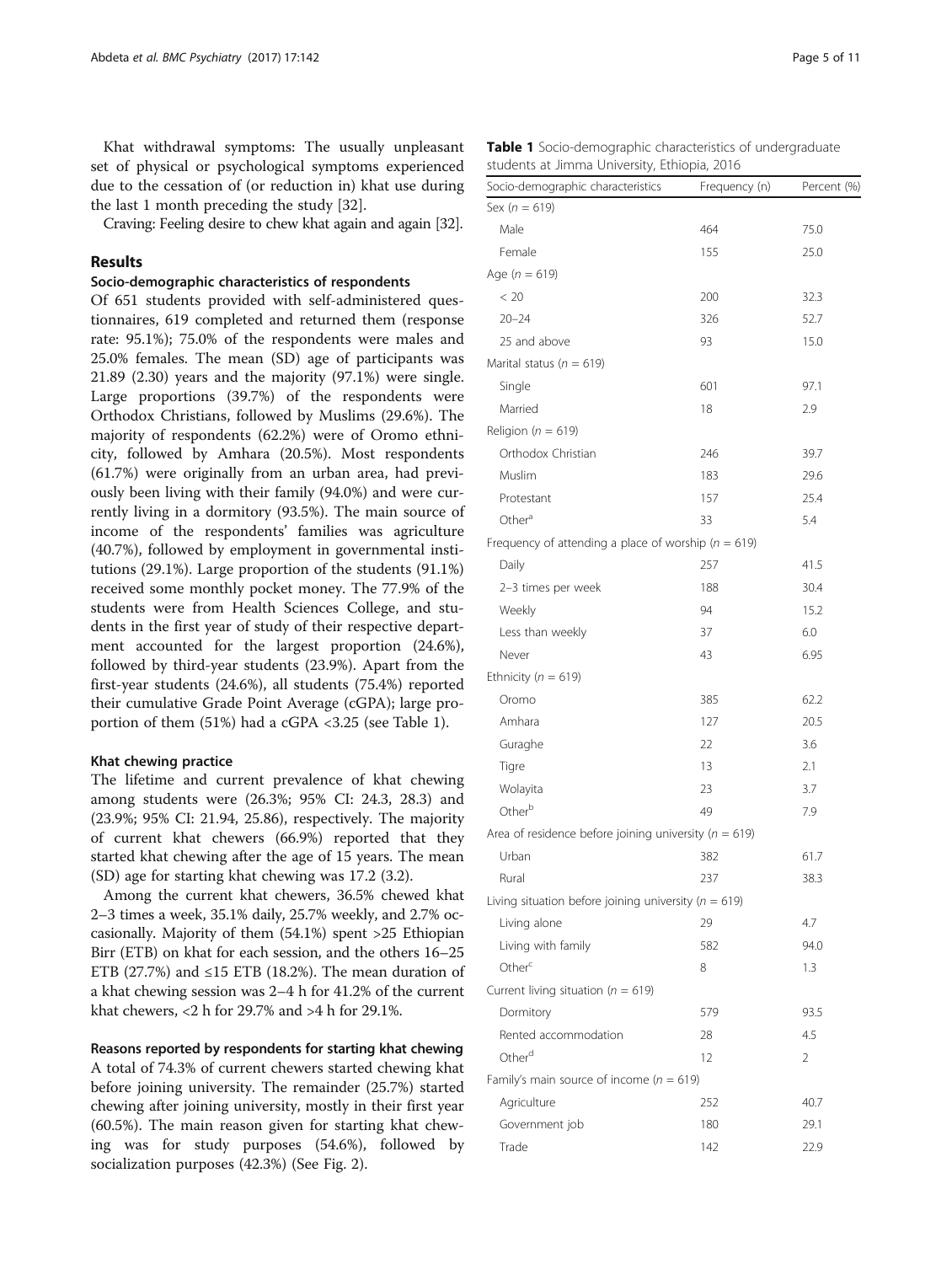<span id="page-5-0"></span>

| Table 1 Socio-demographic characteristics of undergraduate |  |  |  |
|------------------------------------------------------------|--|--|--|
| students at Jimma University, Ethiopia, 2016 (Continued)   |  |  |  |

| NGO/private firm work                                       | 32  | 5.2  |  |  |  |  |
|-------------------------------------------------------------|-----|------|--|--|--|--|
| Other <sup>e</sup>                                          | 13  | 2.1  |  |  |  |  |
| Average monthly pocket money (Ethiopian birr) ( $n = 564$ ) |     |      |  |  |  |  |
| $1 - 100$                                                   | 26  | 4.2  |  |  |  |  |
| 101-299                                                     | 96  | 15.5 |  |  |  |  |
| 300-499                                                     | 165 | 26.7 |  |  |  |  |
| 500-999                                                     | 188 | 30.4 |  |  |  |  |
| 1000 and above                                              | 89  | 14.4 |  |  |  |  |
| College                                                     |     |      |  |  |  |  |
| College of Health Sciences                                  | 482 | 77.9 |  |  |  |  |
| College of Natural Sciences                                 | 137 | 22.1 |  |  |  |  |
| Year of study ( $n = 619$ )                                 |     |      |  |  |  |  |
| First year                                                  | 152 | 24.6 |  |  |  |  |
| Second year                                                 | 141 | 22.8 |  |  |  |  |
| Third year                                                  | 148 | 23.9 |  |  |  |  |
| Fourth year and above                                       | 178 | 28.7 |  |  |  |  |
| Cumulative grade point average (cGPA) ( $n = 467$ )         |     |      |  |  |  |  |
| < 3.25/ less than distinction level                         | 238 | 51   |  |  |  |  |
| $\geq$ 3.25/ distinction level                              | 229 | 49   |  |  |  |  |

<sup>a</sup>Catholic, Hawariyat, or traditional

b Sidama, Kaffa, Dawro, or Somali

<sup>c</sup>Living with relatives or in own home with husband or wife

dLiving with relatives or family

e Own business

# Khat withdrawal symptoms

Among current khat chewers, 72.9% reported that they had chewed khat for 1 year or more and the majority (68.2%) of them reported experiencing different withdrawal symptoms when they stopped chewing khat or reduced the amount of khat they chewed. The most frequently reported withdrawal symptoms were feeling depressed (65.3%), craving (44.6%), feeling fatigued (36.6%), increased appetite (29.7%), irritability (26.7%), hypersomnia (20.8%) and nightmares (20.8%). Besides these symptoms, insomnia (13.8%), feeling hot all over (10.9%), feeling hot in arms (5.9%), slight tremor of the tongue (4.95%), slight tremor of the hand (3.94%), feeling hot in legs (2.97%), slight tremor of the whole body (1.9%) and headache (0.9%) were also reported. (See Fig. [3\)](#page-6-0). Among those who reported withdrawal symptoms, 55.4% usually felt the symptoms for more than ten hours, 7.9% for 6–10 h, 23.8% for 1–5 h, and 12.9% for  $\langle 1 \rangle$  h. Also, a large proportion of them (66.3%) reported that the withdrawal symptoms cause impairment in social, occupational, or other important areas of their functioning. The majority of those who reported having withdrawal symptoms (52.5%) use different measures to get relief: 34% use coca or coffee, 28.3% chew khat, 20.75% sleep, 11.3% do sport or watch a movie, 3.7% take a shower and 1.9% use candy for a long time.

# Factors independently associated with current khat chewing

To determine the association between dependent and independent variables, we performed bivariate and multivariate logistic regression analyses. The multivariate logistic regression analysis found that male students had 2.3 times higher odds of chewing khat than females (AOR2.3, 95% CI: 1.16, 4.6).

Irrespective of their religion, students who were attending a place of worship daily or 2–3 times per week were 90% less likely to chew khat than students who never attended a place of worship during the last month (AOR 0.1, 95% CI: 0.03, 0.29). Students those who have

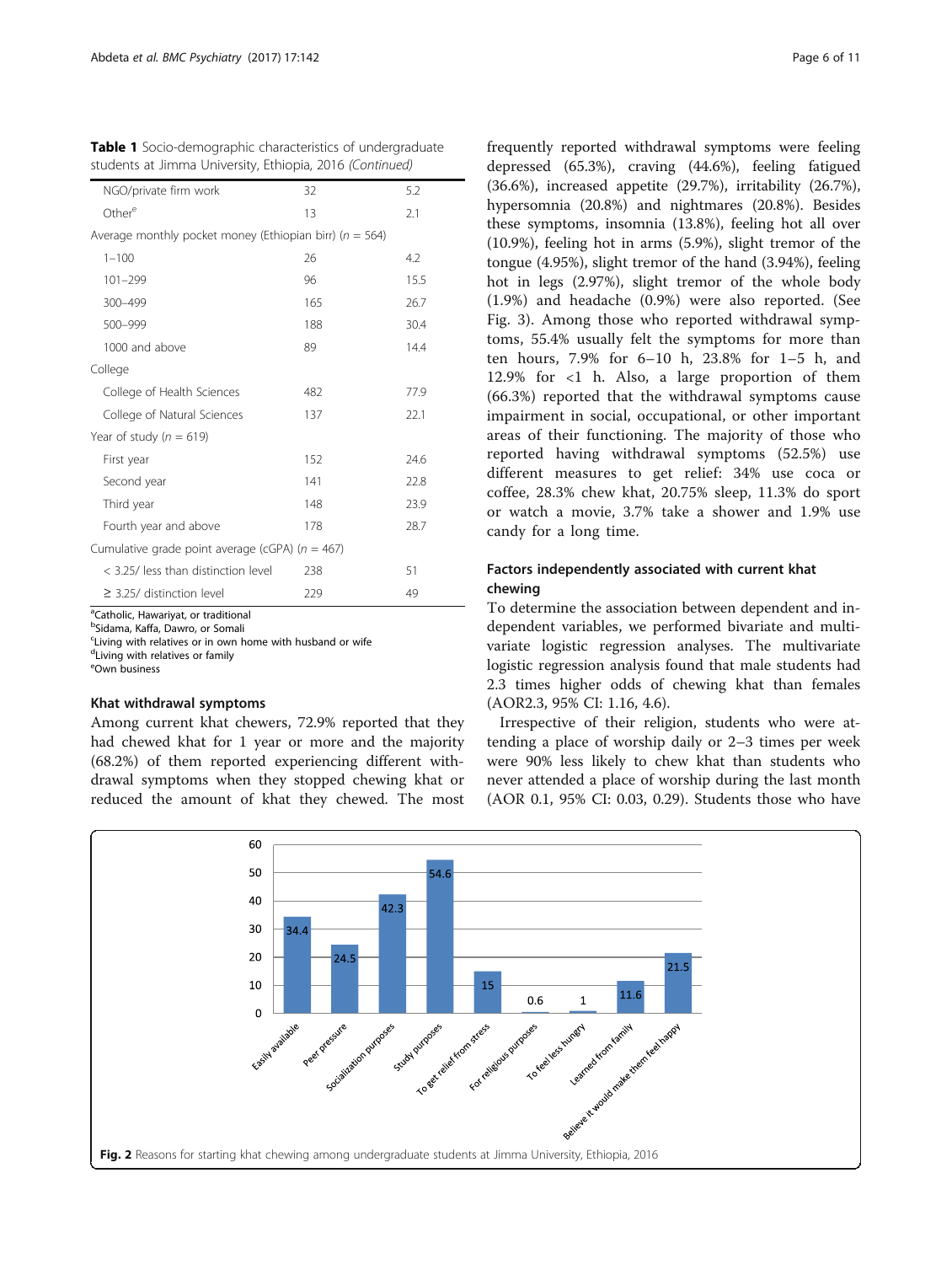<span id="page-6-0"></span>

family members currently chewing khat had 15.6 times higher odds of chewing khat than those who have no family members currently chewing khat (AOR 15.6, 95% CI: 8.3, 29.5). Students who had used cannabis at least once during the last month had more than four times higher odds of chewing khat than those who did not use it during the last month (AOR 4.17, 95% CI: 1.6, 11.2). Students those who had not smoked cigarettes during the last month were 55% less likely to chew khat than those who had smoked cigarettes at least once during the last month (AOR 0.45, 95% CI: 0.3, 0.7).

Age, marital status, ethnicity, family's main source of income, and current drinking alcohol were statistically significant in the binary logistic regression analysis but not significant when adjusted for other variables in the final model (See Tables [2](#page-7-0) and [3\)](#page-8-0).

# **Discussion**

This study assessed the prevalence, withdrawal symptoms, and associated factors of khat chewing.

The current prevalence of khat chewing (23.9%) found in this study is in line with that found among students at Jazan University, Saudi Arabia (23.1%) [\[33\]](#page-10-0) And undergraduate students at Haramaya University, Ethiopia (23.6%) [[34\]](#page-10-0). However, the prevalence is higher than that found at Addis Ababa University and Gondar University and at four other colleges in North West Ethiopia [[10, 35, 36](#page-10-0)]. The possible reasons for the different rates could be differences in the study settings, such as access to khat, and factors outside the university environment, for example in Jimma town chewing khat is more common and is normalized by the community [[37\]](#page-10-0). The prevalence in this study was also lower than that in a study conducted among students at Axum University in April 2012 (27.9%) [[29\]](#page-10-0); this difference could be due to different sample sizes.

In our study, a large proportion of current khat chewers (74.3%) reported that they started chewing khat before joining university. Among those who started after joining university (25.7%), the majority (60.5%) started when they were first-year students. This result is supported by previous findings at Gondar University and four other colleges in North West Ethiopia [[15, 36](#page-10-0)]. A possible explanation for the higher rate among first-year students may be a maladaptive response to stressors such as the new environment, academic stress, separation from their family, and the contents of learning. In agreement with these explanations, in this study the main reason given for starting khat chewing was for study purposes (54.6%), followed by socialization purposes (42.3%). All these statements are important indicators for interventions aimed at decreasing the prevalence of khat chewing among undergraduate students at university.

This study found that 36.5% of current khat chewers chew khat 2–3 times a week, 54.1% chew khat costing >25 ETB per chewing session, and 29.1% spend >4 h per chewing session. These findings were comparable to those of other studies among university students at Jazan University, Saudi Arabia [[33\]](#page-10-0), and college students in Bahir Dar town [[38](#page-10-0)], Ethiopia, and indicate that students spend a lot of money and time on khat chewing. This use of resources may have an impact on social and economic aspects of the students' lives and their health and academic performance. Furthermore, if students have no money to buy khat they could be tempted to engage in criminal activities.

To our knowledge this study is the first in Ethiopia to investigate khat withdrawal symptoms. The findings of the few available studies regarding the presence or absence of khat withdrawal symptoms are inconsistent. The findings of the current study are in line with those of one previous study finding in Yemen, which showed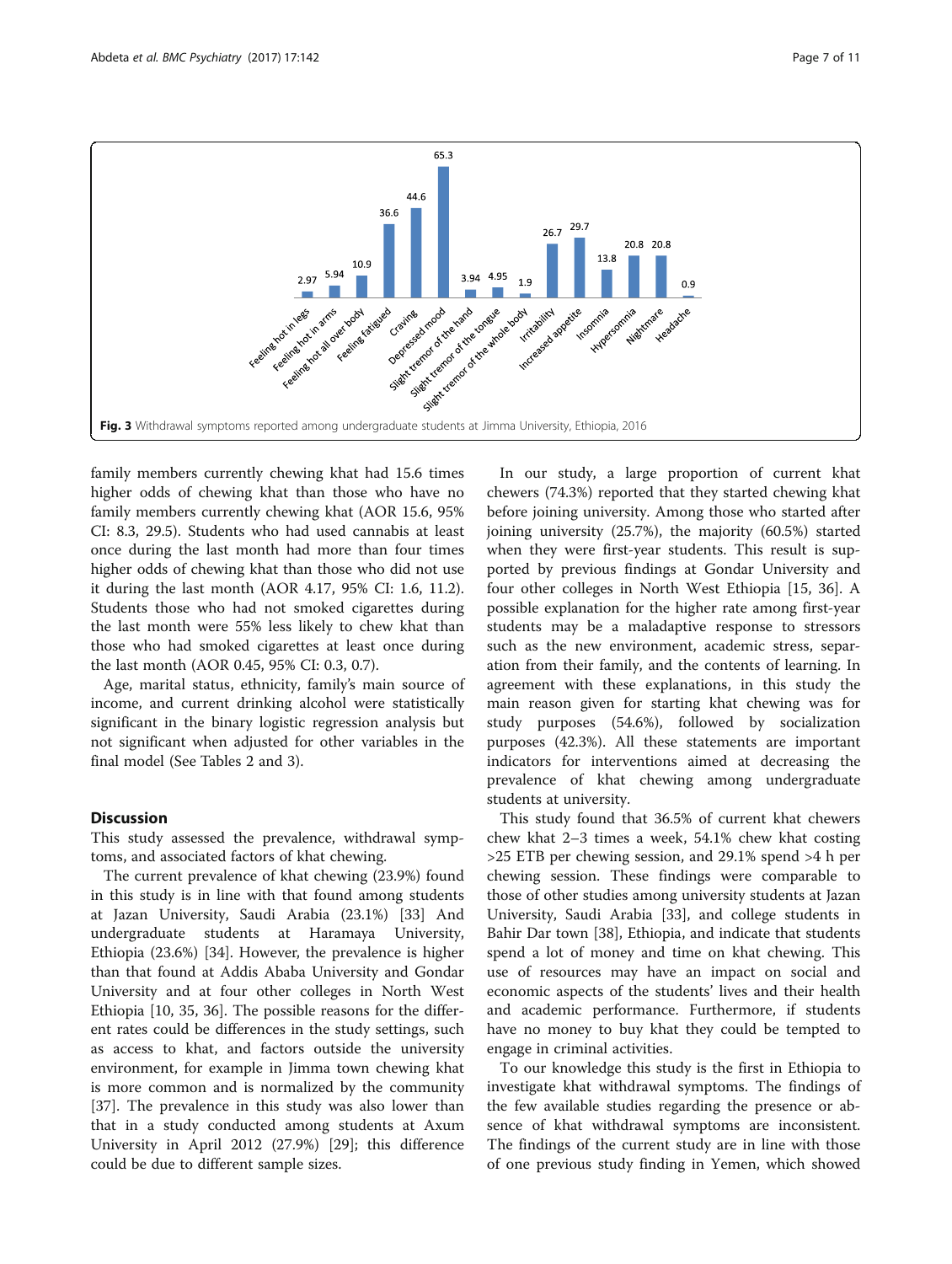| Variables                                 | Current khat chewing |            | $P$ -value | AOR (95% CI)          |  |
|-------------------------------------------|----------------------|------------|------------|-----------------------|--|
|                                           | Yes                  | No         |            |                       |  |
| Age                                       |                      |            |            |                       |  |
| $< 20\,$                                  | 38 (19)              | 162 (81)   | 0.5        | $0.75$ $[0.3 - 1.8]$  |  |
| $20 - 24$                                 | 78 (23.9)            | 248 (76.1) | Reference  | Reference             |  |
| $\geq 25$                                 | 32 (34.4)            | 61 (65.6)  | 0.49       | $0.76$ [0.35-1.67]    |  |
| Sex                                       |                      |            |            |                       |  |
| Male                                      | 125 (26.9)           | 339 (73.1) | 0.02       | 2.3 [1.16-4.6]        |  |
| Female                                    | 23 (14.8)            | 132 (85.2) | Reference  | Reference             |  |
| Marital status                            |                      |            |            |                       |  |
| Single                                    | 139 (23.1)           | 462 (76.9) | Reference  | Reference             |  |
| Married                                   | 9(50)                | 9(50)      | 0.44       | $0.49$ $[0.08 - 3.0]$ |  |
| Ethnicity                                 |                      |            |            |                       |  |
| Oromo                                     | 112 (29.1)           | 273 (70.9) | Reference  | Reference             |  |
| Amhara                                    | 15 (11.8)            | 112 (88.2) | 0.06       | 2.1 [0.96-4.5]        |  |
| Others <sup>a</sup>                       | 21 (19.6)            | 86 (80.4)  | 0.3        | $0.56$ [0.18-1.7]     |  |
| Religion                                  |                      |            |            |                       |  |
| Muslim                                    | 91(49.7)             | 92 (50.3)  | Reference  | Reference             |  |
| Orthodox                                  | 41(16.7)             | 205 (83.3) | 0.001      | $6.7$ [2.8-16.3]      |  |
| Othersb                                   | 16(8.4)              | 174 (91.6) | 0.001      | 4.0 [1.76-9.37]       |  |
| Frequency of attending a place of worship |                      |            |            |                       |  |
| Daily/2-3 times per week                  | 96 (21.6)            | 349 (78.4) | 0.001      | $0.1$ [0.03-0.29]     |  |
| Weekly                                    | 28 (29.8)            | 66 (70.2)  | 0.3        | $0.55$ [0.17-1.7]     |  |
| Less than weekly                          | 7(17.1)              | 34 (82.9)  | 0.13       | $0.19$ [0.04-0.84]    |  |
| Never                                     | 17 (43.6)            | 22 (56.4)  | Reference  | Reference             |  |
| Previous living condition                 |                      |            |            |                       |  |
| Living Alone                              | 4(13.8)              | 25 (86.2)  | Reference  | Reference             |  |
| With family                               | 140 (24.1)           | 442 (75.9) | 0.13       | $0.15$ [0.14-1.73]    |  |
| Others <sup>c</sup>                       | 4(50)                | 4(50)      | 0.29       | $0.34$ [0.05-2.5]     |  |
| Current living condition                  |                      |            |            |                       |  |
| Dormitory                                 | 125 (21.6)           | 454 (78.4) | Reference  | Reference             |  |
| In rented home                            | 21 (75)              | 7(25)      | 0.5        | $0.38$ [0.02-6.15]    |  |
| Others <sup>d</sup>                       | 2(16.7)              | 10 (83.3)  | 0.4        | 3.56 [0.18-71.5]      |  |
| Monthly pocket money (Ethiopian Birr)     |                      |            |            |                       |  |
| $\leq$ 100                                | 3(11.5)              | 23 (88.5)  | Reference  | Reference             |  |
| $101 - 299$                               | 15 (15.6)            | 81 (84.4)  | 0.95       | 0.95 [0.18-4.85]      |  |
| 300-499                                   | 35 (21.2)            | 130 (78.8) | 0.95       | $0.97$ [0.33-2.85]    |  |
| 500-999                                   | 61(32.4)             | 127 (67.6) | 0.33       | 1.58 [0.63-3.97]      |  |
| $\geq 1000$                               | 27(30.3)             | 62 (69.7)  | 0.4        | $1.4$ [0.61-3.37]     |  |
| Family's main source of income            |                      |            |            |                       |  |
| Agriculture                               | 54 (21.4)            | 198 (78.6) | Reference  | Reference             |  |
| Trade                                     | 48 (33.8)            | 94 (66.2)  | 0.61       | 1.8[0.16-21.75]       |  |

<span id="page-7-0"></span>Table 2 Socio-demographic factors independently associated with current khat chewing among undergraduate students, Jimma University, Ethiopia, 2016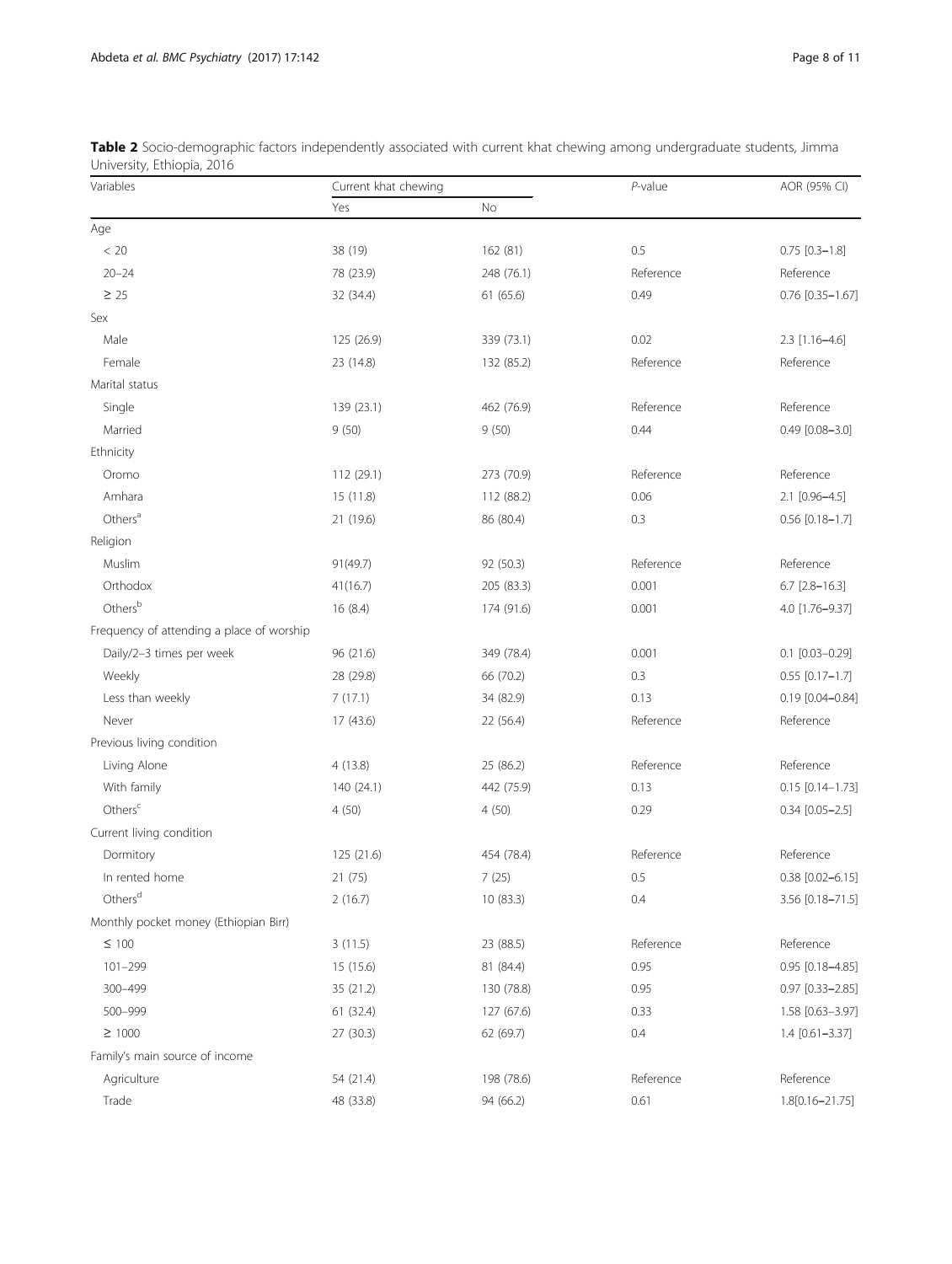| Page 9 of 11 |  |  |
|--------------|--|--|
|              |  |  |

| Government job                     | 33 (18.3)  | 147(81.7)  | 0.58      | 1.9 [0.17-23.4]  |
|------------------------------------|------------|------------|-----------|------------------|
| NGO/private firm work              | 10 (31.25) | 22 (68.75) | 0.73      | 1.53[0.13-17.45] |
| Others <sup>e</sup>                | 3(23.1)    | 10 (76.9)  | 0.37      | 3.4 [0.24-48.3]  |
| Family members currently chew khat |            |            |           |                  |
| Yes                                | 105(63.6)  | 60(36.4)   | 0.001     | 15.6 [8.3-29.5]  |
| No.                                | 43 (9.5)   | 411 (90.5) | Reference | Reference        |

<span id="page-8-0"></span>Table 2 Socio-demographic factors independently associated with current khat chewing among undergraduate students, Jimma University, Ethiopia, 2016 (Continued)

<sup>a</sup>Guraghe, Tigre, Wolayita, Sidama, Kaffa, Dawro, or Somali

<sup>b</sup>Protestant, Catholic, Hawariyat, or traditional

<sup>c</sup>Living with relatives or in own home with husband or wife

dLiving with relatives or family

e Ownbusiness

that a chronic khat chewer who stops chewing the leaf feels hot, especially in legs, and lethargic, has a desire to chew khat and has nightmares, mild depression, and a slight tremor [\[27](#page-10-0)]. This finding is comparable also to DSM-5 stimulant withdrawal diagnostic criterion "B," which specifies that dysphoric mood and two or more of the following physiological changes (fatigue, unpleasant dreams, insomnia or hypersomnia, increased appetite, and psychomotor retardation or agitation) should occur within a few hours to several days [[32\]](#page-10-0). On the other hand, this finding was inconsistent with that of a study in Kenya, which found no signs of khat dependency or withdrawal symptoms [\[28\]](#page-10-0). In the present study, the mean duration of withdrawal symptoms was 23.3 h. More than half (55.4%) of the study participants who had withdrawal symptoms reported that it lasted for more than ten hours. A large proportion of those with

withdrawal symptoms (66.3%) reported that the symptoms caused impairment in social, occupational, or other important areas of their functioning. Just over half (52.5%) of them reported they took different measures to get relief from the withdrawal symptoms: 34% use coca or coffee, 28.3% chew khat again, 20.75% sleep, 11.3% do sport or watch a movie, 3.7% take a shower, and 1.9% use candy for a long time. These findings are important indications of ways to improve health education for students and also show that students spend time and money to get relief from withdrawal symptoms.

We found that the following independent variables are significantly associated with khat chewing: male gender, attending a place of worship daily/2–3 times per week, current use of ganja/cannabis, current smoking cigarettes and having family members who are current khat chewers.

Table 3 Substance use other than khat and School related factors independently associated with current khat chewing among undergraduate students, Jimma University, 2016

| Variables                                                 | Current khat chewing |            | $P$ -value | AOR (95% CI)         |  |
|-----------------------------------------------------------|----------------------|------------|------------|----------------------|--|
|                                                           | Yes                  | No.        |            |                      |  |
| Cumulative grade point average (cGPA)                     |                      |            |            |                      |  |
| < 3.25 (less than distinction level)                      | 67 (28.2)            | 171 (71.8) | Reference  | Reference            |  |
| $\geq$ 3.25 (distinction level)                           | 50 (21.8)            | 179 (78.2) | 0.38       | $0.82$ [0.53-1.27]   |  |
| Alcohol used at least once during the last 1 month        |                      |            |            |                      |  |
| No                                                        | 82 (19.2)            | 345 (80.8) | Reference  | Reference            |  |
| Yes                                                       | 66 (34.4)            | 126(65.6)  | 0.53       | $1.15$ $[0.7-1.8]$   |  |
| Smoking cigarettes at least once during the last 1 month  |                      |            |            |                      |  |
| No                                                        | 89 (18.5)            | 392 (81.5) | 0.001      | $0.45$ $[0.3 - 0.7]$ |  |
| Yes                                                       | 59 (42.8)            | 79 (57.2)  | Reference  | Reference            |  |
| Ganja/cannabis used at least once during the last 1 month |                      |            |            |                      |  |
| No                                                        | 134 (22.4)           | 463 (77.6) | Reference  | Reference            |  |
| Yes                                                       | 14(63.6)             | 8(36.4)    | 0.004      | 4.17 [1.6-11.2]      |  |
| Shisha used at least once during the last 1 month         |                      |            |            |                      |  |
| No                                                        | 129 (24)             | 408 (76)   | Reference  | Reference            |  |
| Yes                                                       | 19 (23.2)            | 63 (76.8)  | 0.9        | 1.02 [0.51-2.06]     |  |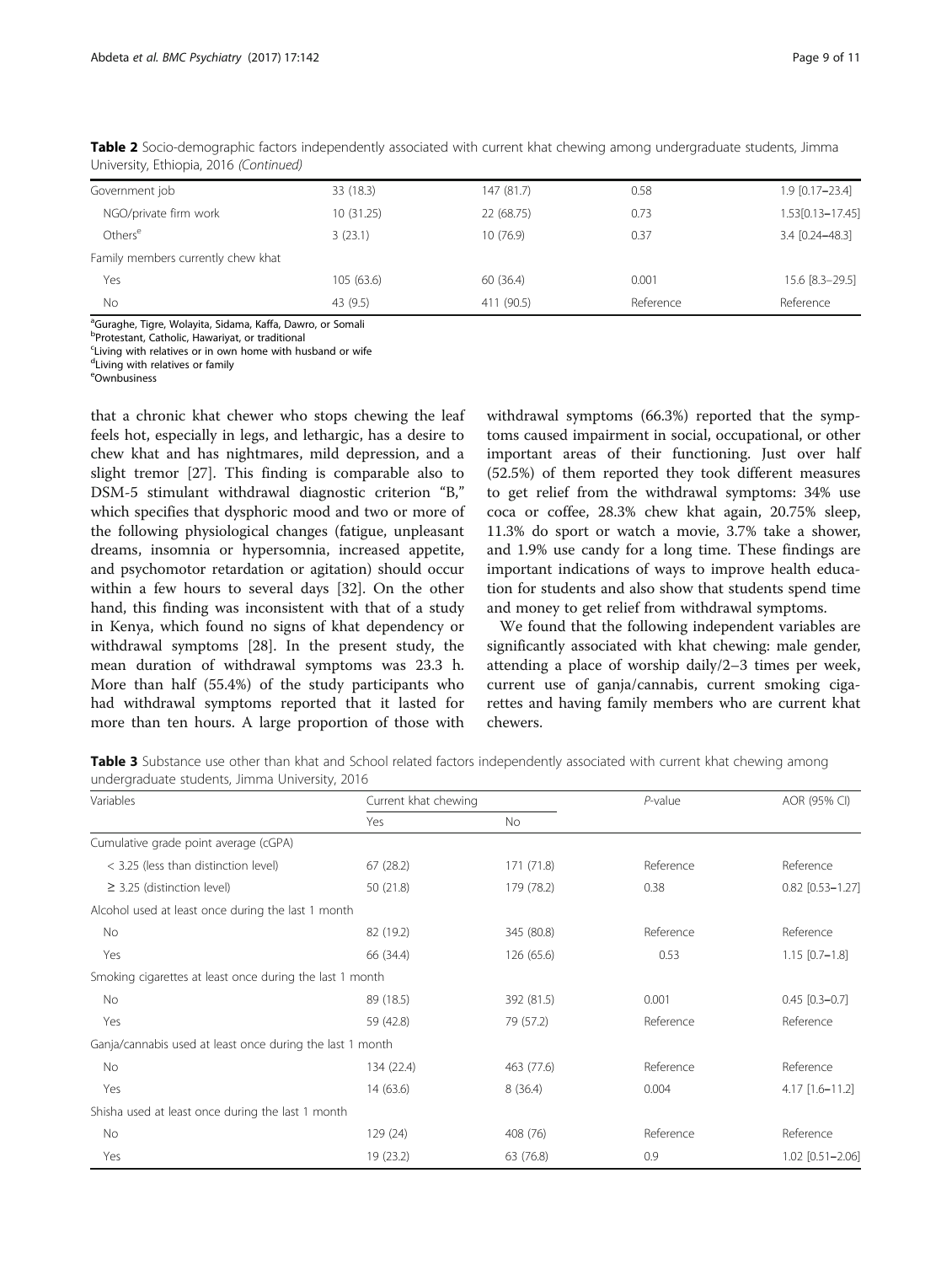In our study, male students had 2.3 higher odds of chewing khat than female students [AOR 2.3, 95% CI: 1.16, 4.6]. This finding is supported by similar findings from studies among Ethiopian students at Axum University and Haramaya University and Ethiopian college students in Bahir Dar town [[29](#page-10-0), [34, 38](#page-10-0)]. The difference between males and females could be due to cultural restrictions, because in Ethiopia females are less exposed to khat chewing than males [[38\]](#page-10-0).

Irrespective of their religion, students who were attending a place of worship daily or 2–3 times per week were 90% less likely to chew khat than students who never attended a place of worship during the last month (AOR 0.1, 95% CI: 0.03, 0.29). This result is in line with that of a previous study at Gondar University [[35](#page-10-0)]. A possible explanation for this finding could be that substance use is not supported by religious teaching [\[15](#page-10-0)].

Students those who have family members currently chewing khat had 15.6 times higher odds of chewing khat than those who have no family members currently chewing khat (AOR 15.6, 95% CI: 8.3, 29.5). This finding is in agreement with the findings of previous studies in college students in Bahir Dar Town [[38\]](#page-10-0) and students at Axum University in Ethiopia [\[29\]](#page-10-0) and Jazan University in Saudi Arabia [\[33](#page-10-0)]. Khat chewing could be associated with chewing among family members for a number of reasons: the family might have a common protective factor that serves all family members, such as family policy, religion, etc.; and khat chewing might be less socially acceptable in families that do not chew khat.

Students who had used cannabis at least once during the last month had more than four times higher odds of chewing khat than those who did not use it during the last month (AOR 4.17, 95% CI: 1.6, 11.2). This finding shows that poly-substance use behavior can be found among students with a khat chewing habit [[15\]](#page-10-0).

Students those who had not smoked cigarettes during the last month were 55% less likely to chew khat than those who had smoked cigarettes at least once during the last month (AOR 0.45, 95% CI: 0.3, 0.7). This finding is in agreement with study conducted among university students in Northwest Ethiopia [[35\]](#page-10-0).

This study has some limitations. First, the crosssectional study design does not determine a cause and effect relationship (the chicken and egg dilemma). Second, self-administered data might increase the social desirability bias and non response rate, which can underestimate the prevalence of khat chewing. Despite these limitations, the study has several strengths, including the following: (I) the response rate was relatively high and the sample size was relatively large; (II) the sampling procedure and analysis methods were appropriate for the study; (III) the study investigated withdrawal symptoms for the first time in Ethiopia.

# **Conclusions**

To conclude, this study found that large numbers of university students chew khat. The study gave new ideas regarding khat withdrawal symptoms in Ethiopia. The most frequently reported withdrawal symptoms were feeling depressed, craving, and feeling fatigued. Factors those were significantly associated with khat chewing were male gender, attending a place of worship daily/2– 3 times per week, currently using ganja/cannabis, current smoking cigarettes and having family members who chew khat. The study findings serve as a critical role of providing information to form rational foundation for public health policy, prevention and planning to bring change in contributing factors for Khat chewing. The finding will be serving as base line information for further study.

#### Abbreviations

AOR: Adjusted odds ratio; CGPA: Cumulative grade point average; COR: Crude Odds Ratio; ETB: Ethiopian Birr; IOT: Institute of Technology; NGO: Non Government Organization; SPSS: Statistical Package for Social Science; WHO: World Health Organization

#### Acknowledgements

The study was funded by the Jimma University College of Health Sciences. The authors would like to gratefully acknowledge the undergraduate students of the main campus who enthusiastically participated in this study for their time and for sharing their experiences with us. We also thank Jacquie Klesing, Board-certified Editor in the Life Sciences (ELS), for language editing assistance with the manuscript.

#### Funding

Not applicable.

#### Availability of data and materials

All data and materials related to study can be obtained through contacting the corresponding author at tilahunabdeta@gmail.com.

#### Authors' contributions

TA contributed to the conceiving the original idea, designing the research, conduct and analysis of the research and in the manuscript preparation and in the review of the manuscript. DT contributed to the design, conduct and analysis of the research and in the manuscript preparation. KA contributed to the design, conduct and analysis of the research and in the manuscript preparation. MA contributed to the conceiving the original idea, designing the research, conduct and analysis of the research and in the manuscript preparation. All authors read and approved the final version of the manuscript.

#### Competing interests

The authors declare that they have no competing interests.

#### Consent for publication

Not applicable as the manuscript does not contain individual-level data.

#### Ethics approval and consent to participate

The study was conducted after approval obtained from the ethical review board of College of Health Sciences, Jimma University. Written informed consent was obtained from the study participants after providing clear explanation about the objective of the study immediately before distributing the questionnaire. The collected data were kept confidential. Participants' right to refuse and the chance to ask any thing about the study was strictly respected. The names of the participants were not written.

#### Publisher's Note

Springer Nature remains neutral with regard to jurisdictional claims in published maps and institutional affiliations.